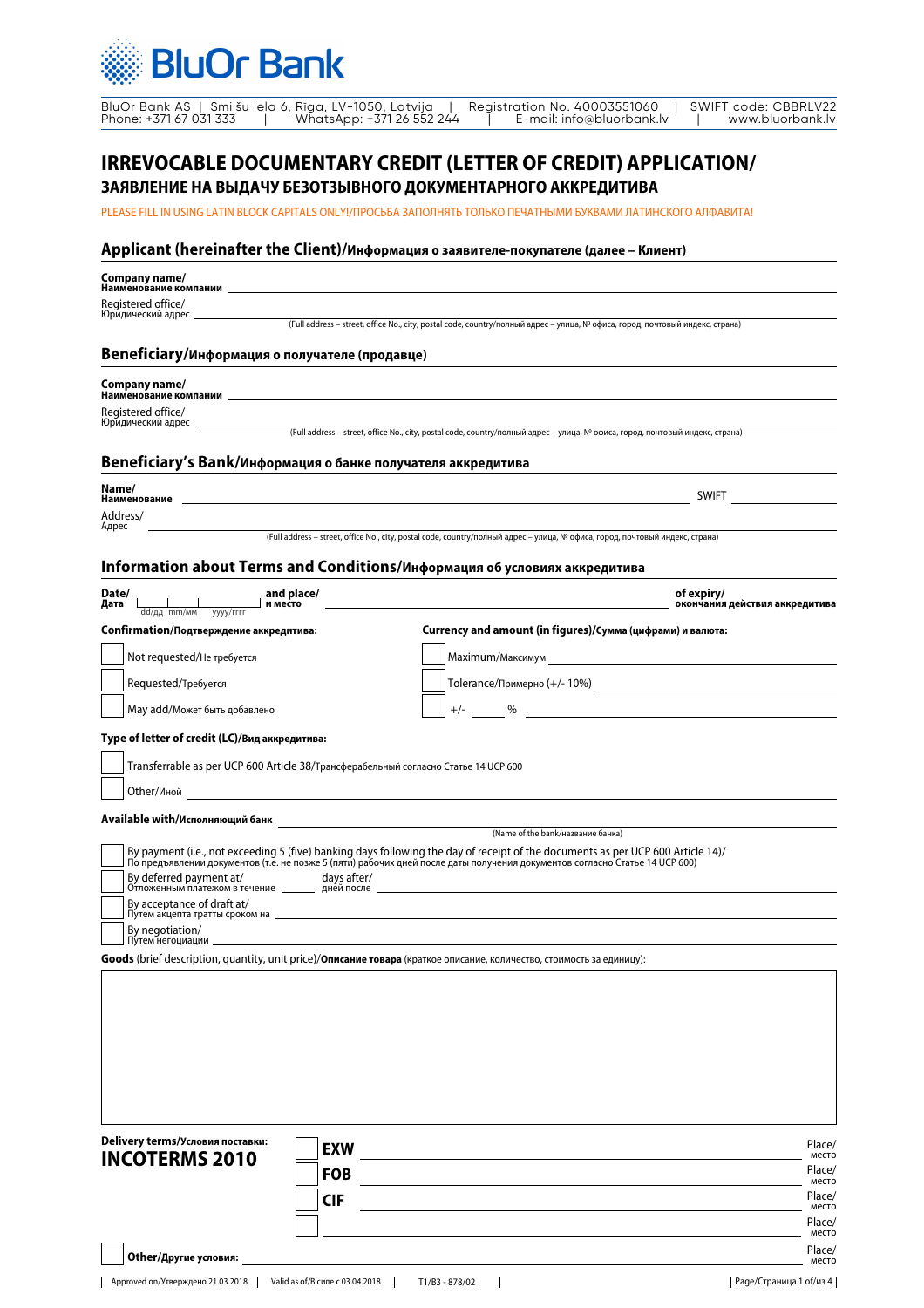| BluOr Bank AS   Smilšu iela 6, Rīga, LV-1050, Latvija |  |                           | Reaistration No. 40003551060 |  | SWIFT code: CBBRLV22 |
|-------------------------------------------------------|--|---------------------------|------------------------------|--|----------------------|
| Phone: +371 67 031 333                                |  | WhatsApp: +371 26 552 244 | E-mail: info@bluorbank.lv    |  | www.bluorbank.lv     |

# **IRREVOCABLE DOCUMENTARY CREDIT (LETTER OF CREDIT) APPLICATION/**

**ЗАЯВЛЕНИЕ НА ВЫДАЧУ БЕЗОТЗЫВНОГО ДОКУМЕНТАРНОГО АККРЕДИТИВА**

PLEASE FILL IN USING LATIN BLOCK CAPITALS ONLY!/ПРОСЬБА ЗАПОЛНЯТЬ ТОЛЬКО ПЕЧАТНЫМИ БУКВАМИ ЛАТИНСКОГО АЛФАВИТА!

| Partial shipments/Частичные отгрузки:                                                                                                                                                                                                                                           |                                  | Transshipments/Перегрузка:                                       |                                                                                    |                                     |
|---------------------------------------------------------------------------------------------------------------------------------------------------------------------------------------------------------------------------------------------------------------------------------|----------------------------------|------------------------------------------------------------------|------------------------------------------------------------------------------------|-------------------------------------|
| Allowed/<br>Not allowed/<br>Разрешены<br>Не разрешены                                                                                                                                                                                                                           |                                  | Allowed/<br>Разрешена                                            | Not allowed/<br>Не разрешена                                                       |                                     |
| Shipment/Транспортировка:                                                                                                                                                                                                                                                       |                                  |                                                                  |                                                                                    |                                     |
|                                                                                                                                                                                                                                                                                 | (Place / место отправки товара)  |                                                                  |                                                                                    |                                     |
| To/B<br>and the control of the control of the control of the control of the control of the control of the control of the                                                                                                                                                        |                                  |                                                                  |                                                                                    |                                     |
|                                                                                                                                                                                                                                                                                 | (Place /место выгрузки товара)   |                                                                  |                                                                                    |                                     |
| No later than/He позже $\parallel$<br>dd/дд mm/мм уууу/гггг                                                                                                                                                                                                                     |                                  |                                                                  |                                                                                    |                                     |
| Documents must be presented to bank within/<br>Documents must be presented to bank within/      days following shipment, but within the validity of the credit<br>Документы должны быть представлены в банк в течение _______ дней после отгрузки, но не позже даты окончания д |                                  | days following shipment, but within the validity of the credit./ |                                                                                    |                                     |
| <b>Documents Required/Необходимые документы</b>                                                                                                                                                                                                                                 |                                  |                                                                  |                                                                                    |                                     |
| Invoice/<br>Signed/<br>Коммерческий инвойс:<br>Подписанный:                                                                                                                                                                                                                     | originals and/<br>оригиналов и   |                                                                  | copies/                                                                            |                                     |
| (Number of documents/<br>количество документов)                                                                                                                                                                                                                                 |                                  |                                                                  | копий<br>(Number of documents/<br>количество документов)                           |                                     |
| Not signed/<br>Не подписанный:<br>(Number of documents/                                                                                                                                                                                                                         | originals and/<br>оригиналов и   |                                                                  | copies/<br>копий<br>(Number of documents/<br>количество документов)                |                                     |
| количество документов)<br>Transport document/Документы о транспортировке:                                                                                                                                                                                                       |                                  |                                                                  |                                                                                    |                                     |
| $\frac{1}{2}$ (lean "on board" marine/ocean bills of lading consigned to/<br>Full set of/<br>Полный комплект (                                                                                                                                                                  |                                  |                                                                  |                                                                                    |                                     |
| Applicant/                                                                                                                                                                                                                                                                      |                                  |                                                                  |                                                                                    |                                     |
| To the order of/                                                                                                                                                                                                                                                                |                                  |                                                                  |                                                                                    |                                     |
| По приказу<br>To order and endorsed in blank/                                                                                                                                                                                                                                   |                                  |                                                                  |                                                                                    |                                     |
| Приказу и бланко-индоссированный<br>Notify (party/                                                                                                                                                                                                                              |                                  |                                                                  | about arrival of goods at destination/                                             |                                     |
|                                                                                                                                                                                                                                                                                 |                                  |                                                                  | о прибытии товара в пункт назначения                                               |                                     |
| Air Waybill consigned to/                                                                                                                                                                                                                                                       |                                  |                                                                  | originals and/<br>(Number of documents/количество документов)                      | copies/<br>оригиналов и _____ копий |
| Road Waybill (CMR) consigned to/                                                                                                                                                                                                                                                |                                  |                                                                  | originals and/<br>оригиналов и __<br>(Number of documents/количество документов)   | copies/<br>копий                    |
| Rail Waybill consigned to/                                                                                                                                                                                                                                                      |                                  |                                                                  | originals and/<br>оригиналов и ____<br>(Number of documents/количество документов) | copies/<br>копий                    |
| Multimodal transport document consigned to/<br>Мультимодальный транспортный документ, адресованный _____________________________                                                                                                                                                |                                  |                                                                  | originals and/<br>оригиналов и<br>(Number of documents/количество документов)      | copies/<br>. копий                  |
| Other/<br>Другие документы                                                                                                                                                                                                                                                      |                                  |                                                                  | originals and/<br>оригиналов и _<br>(Number of documents/количество документов)    | copies/<br>копий                    |
| Transport document must be marked/<br>В транспортном документе должно быть указание:                                                                                                                                                                                            | Freight prepaid/<br>Фрахт оплаче |                                                                  | Freight payable at destination/<br>Фрахт оплачивается в месте доставки             |                                     |
| Insurance documents/Страховые документы:                                                                                                                                                                                                                                        |                                  |                                                                  |                                                                                    |                                     |
| All-risk insurance policy for 110% of the invoice value/<br>Полис страхования от всех рисков на сумму в размере 110% от стоимости товара, указанной в инвойсе                                                                                                                   |                                  |                                                                  | originals and/<br>оригиналов и<br>(Number of documents/количество документов)      | copies/<br>копий                    |
| All-risk insurance certificate for 110% of the invoice value/<br>Сертификат о страховании всех рисков на сумму в размере 110% от стоимости товара, указанной в инвойсе                                                                                                          |                                  |                                                                  | originals and/<br>оригиналов и                                                     | copies/<br>копий                    |
|                                                                                                                                                                                                                                                                                 |                                  |                                                                  | (Number of documents/количество документов)                                        |                                     |
| Certificates/Сертификаты:                                                                                                                                                                                                                                                       |                                  |                                                                  |                                                                                    |                                     |
| Certificate of origin/<br>Сертификат происхождения                                                                                                                                                                                                                              |                                  |                                                                  | originals and/<br>оригиналов и _<br>(Number of documents/количество документов)    | copies/<br>копий                    |
| EUR 1 certificate/<br>Сертификат EUR 1                                                                                                                                                                                                                                          |                                  |                                                                  | originals and/<br>оригиналов и _<br>(Number of documents/количество документов)    | copies/<br>копий                    |
| Certificate of quality/<br>Сертификат качества                                                                                                                                                                                                                                  |                                  |                                                                  | originals and/<br>оригиналов и                                                     | copies/<br>копий                    |
|                                                                                                                                                                                                                                                                                 |                                  |                                                                  | (Number of documents/количество документов)<br>originals and/<br>оригиналов и _    | copies/<br>копий                    |
|                                                                                                                                                                                                                                                                                 |                                  |                                                                  | (Number of documents/количество документов)                                        |                                     |

CONTINUATION/ПРОДОЛЖЕНИЕ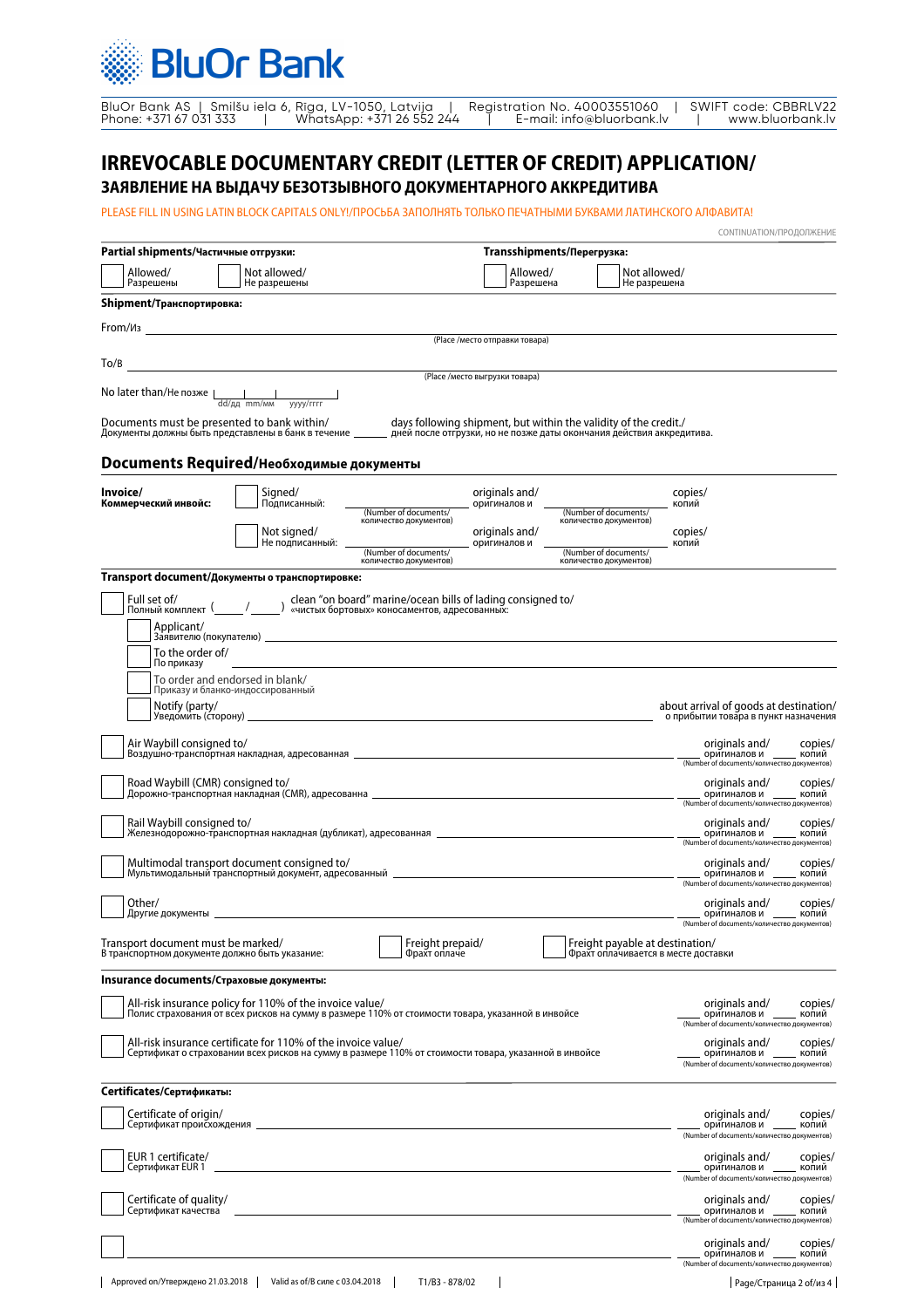BluOr Bank AS | Smilšu iela 6, Rīga, LV-1050, Latvija | Registration No. 40003551060 | SWIFT code: CBBRLV22 Phone: +371 67 031 333 | WhatsApp: +371 26 552 244 | E-mail: info@bluorbank.lv | www.bluorbank.lv

## **IRREVOCABLE DOCUMENTARY CREDIT (LETTER OF CREDIT) APPLICATION/**

### **ЗАЯВЛЕНИЕ НА ВЫДАЧУ БЕЗОТЗЫВНОГО ДОКУМЕНТАРНОГО АККРЕДИТИВА**

PLEASE FILL IN USING LATIN BLOCK CAPITALS ONLY!/ПРОСЬБА ЗАПОЛНЯТЬ ТОЛЬКО ПЕЧАТНЫМИ БУКВАМИ ЛАТИНСКОГО АЛФАВИТА!

|                                                                                                                                                                                                                                                                                                                                                                                                                                                                                                                                                                                                                                                                                                                                                                                                                                                                                                                                                                                                                                                                                                                                                                                                                                                                                                                                                                                                                                                                                                                                                                                                                                                                                                                                                                                                                                                                                                                                                                                                                                                                                                                                                                                                                                                                                                                                                                                                                                                                                                                                                                                                                                                                                                                                                                                                                                                                                                                                                                                                                                                                                                                                                                                                                                                                                                                                                                                                                                                                                                                                                                                                                                                                                                                                                                                                                                                                                                                                                                                                                                                                                                                                                                                                                                                                                                                                                                                                                                                                                                                                                                                                                                                                                                                                                                                                                                                                                                                                                                                                                                                                                                                                                                                                                                                               | CONTINUATION/ПРОДОЛЖЕНИЕ                                                      |                  |
|---------------------------------------------------------------------------------------------------------------------------------------------------------------------------------------------------------------------------------------------------------------------------------------------------------------------------------------------------------------------------------------------------------------------------------------------------------------------------------------------------------------------------------------------------------------------------------------------------------------------------------------------------------------------------------------------------------------------------------------------------------------------------------------------------------------------------------------------------------------------------------------------------------------------------------------------------------------------------------------------------------------------------------------------------------------------------------------------------------------------------------------------------------------------------------------------------------------------------------------------------------------------------------------------------------------------------------------------------------------------------------------------------------------------------------------------------------------------------------------------------------------------------------------------------------------------------------------------------------------------------------------------------------------------------------------------------------------------------------------------------------------------------------------------------------------------------------------------------------------------------------------------------------------------------------------------------------------------------------------------------------------------------------------------------------------------------------------------------------------------------------------------------------------------------------------------------------------------------------------------------------------------------------------------------------------------------------------------------------------------------------------------------------------------------------------------------------------------------------------------------------------------------------------------------------------------------------------------------------------------------------------------------------------------------------------------------------------------------------------------------------------------------------------------------------------------------------------------------------------------------------------------------------------------------------------------------------------------------------------------------------------------------------------------------------------------------------------------------------------------------------------------------------------------------------------------------------------------------------------------------------------------------------------------------------------------------------------------------------------------------------------------------------------------------------------------------------------------------------------------------------------------------------------------------------------------------------------------------------------------------------------------------------------------------------------------------------------------------------------------------------------------------------------------------------------------------------------------------------------------------------------------------------------------------------------------------------------------------------------------------------------------------------------------------------------------------------------------------------------------------------------------------------------------------------------------------------------------------------------------------------------------------------------------------------------------------------------------------------------------------------------------------------------------------------------------------------------------------------------------------------------------------------------------------------------------------------------------------------------------------------------------------------------------------------------------------------------------------------------------------------------------------------------------------------------------------------------------------------------------------------------------------------------------------------------------------------------------------------------------------------------------------------------------------------------------------------------------------------------------------------------------------------------------------------------------------------------------------------------------------------------|-------------------------------------------------------------------------------|------------------|
| Other documents/Другие документы:                                                                                                                                                                                                                                                                                                                                                                                                                                                                                                                                                                                                                                                                                                                                                                                                                                                                                                                                                                                                                                                                                                                                                                                                                                                                                                                                                                                                                                                                                                                                                                                                                                                                                                                                                                                                                                                                                                                                                                                                                                                                                                                                                                                                                                                                                                                                                                                                                                                                                                                                                                                                                                                                                                                                                                                                                                                                                                                                                                                                                                                                                                                                                                                                                                                                                                                                                                                                                                                                                                                                                                                                                                                                                                                                                                                                                                                                                                                                                                                                                                                                                                                                                                                                                                                                                                                                                                                                                                                                                                                                                                                                                                                                                                                                                                                                                                                                                                                                                                                                                                                                                                                                                                                                                             |                                                                               |                  |
| Packing list/<br>Упаковочный лист                                                                                                                                                                                                                                                                                                                                                                                                                                                                                                                                                                                                                                                                                                                                                                                                                                                                                                                                                                                                                                                                                                                                                                                                                                                                                                                                                                                                                                                                                                                                                                                                                                                                                                                                                                                                                                                                                                                                                                                                                                                                                                                                                                                                                                                                                                                                                                                                                                                                                                                                                                                                                                                                                                                                                                                                                                                                                                                                                                                                                                                                                                                                                                                                                                                                                                                                                                                                                                                                                                                                                                                                                                                                                                                                                                                                                                                                                                                                                                                                                                                                                                                                                                                                                                                                                                                                                                                                                                                                                                                                                                                                                                                                                                                                                                                                                                                                                                                                                                                                                                                                                                                                                                                                                             | originals and/<br>оригиналов и                                                | copies/          |
|                                                                                                                                                                                                                                                                                                                                                                                                                                                                                                                                                                                                                                                                                                                                                                                                                                                                                                                                                                                                                                                                                                                                                                                                                                                                                                                                                                                                                                                                                                                                                                                                                                                                                                                                                                                                                                                                                                                                                                                                                                                                                                                                                                                                                                                                                                                                                                                                                                                                                                                                                                                                                                                                                                                                                                                                                                                                                                                                                                                                                                                                                                                                                                                                                                                                                                                                                                                                                                                                                                                                                                                                                                                                                                                                                                                                                                                                                                                                                                                                                                                                                                                                                                                                                                                                                                                                                                                                                                                                                                                                                                                                                                                                                                                                                                                                                                                                                                                                                                                                                                                                                                                                                                                                                                                               | (Number of documents/количество документов)                                   | копий            |
| Weight list/<br>Весовой лист                                                                                                                                                                                                                                                                                                                                                                                                                                                                                                                                                                                                                                                                                                                                                                                                                                                                                                                                                                                                                                                                                                                                                                                                                                                                                                                                                                                                                                                                                                                                                                                                                                                                                                                                                                                                                                                                                                                                                                                                                                                                                                                                                                                                                                                                                                                                                                                                                                                                                                                                                                                                                                                                                                                                                                                                                                                                                                                                                                                                                                                                                                                                                                                                                                                                                                                                                                                                                                                                                                                                                                                                                                                                                                                                                                                                                                                                                                                                                                                                                                                                                                                                                                                                                                                                                                                                                                                                                                                                                                                                                                                                                                                                                                                                                                                                                                                                                                                                                                                                                                                                                                                                                                                                                                  | originals and/<br>оригиналов и<br>(Number of documents/количество документов) | copies/<br>копий |
|                                                                                                                                                                                                                                                                                                                                                                                                                                                                                                                                                                                                                                                                                                                                                                                                                                                                                                                                                                                                                                                                                                                                                                                                                                                                                                                                                                                                                                                                                                                                                                                                                                                                                                                                                                                                                                                                                                                                                                                                                                                                                                                                                                                                                                                                                                                                                                                                                                                                                                                                                                                                                                                                                                                                                                                                                                                                                                                                                                                                                                                                                                                                                                                                                                                                                                                                                                                                                                                                                                                                                                                                                                                                                                                                                                                                                                                                                                                                                                                                                                                                                                                                                                                                                                                                                                                                                                                                                                                                                                                                                                                                                                                                                                                                                                                                                                                                                                                                                                                                                                                                                                                                                                                                                                                               | originals and/<br>оригиналов и<br>(Number of documents/количество документов) | copies/<br>копий |
|                                                                                                                                                                                                                                                                                                                                                                                                                                                                                                                                                                                                                                                                                                                                                                                                                                                                                                                                                                                                                                                                                                                                                                                                                                                                                                                                                                                                                                                                                                                                                                                                                                                                                                                                                                                                                                                                                                                                                                                                                                                                                                                                                                                                                                                                                                                                                                                                                                                                                                                                                                                                                                                                                                                                                                                                                                                                                                                                                                                                                                                                                                                                                                                                                                                                                                                                                                                                                                                                                                                                                                                                                                                                                                                                                                                                                                                                                                                                                                                                                                                                                                                                                                                                                                                                                                                                                                                                                                                                                                                                                                                                                                                                                                                                                                                                                                                                                                                                                                                                                                                                                                                                                                                                                                                               | originals and/<br>оригиналов и<br>(Number of documents/количество документов) | copies/<br>копий |
|                                                                                                                                                                                                                                                                                                                                                                                                                                                                                                                                                                                                                                                                                                                                                                                                                                                                                                                                                                                                                                                                                                                                                                                                                                                                                                                                                                                                                                                                                                                                                                                                                                                                                                                                                                                                                                                                                                                                                                                                                                                                                                                                                                                                                                                                                                                                                                                                                                                                                                                                                                                                                                                                                                                                                                                                                                                                                                                                                                                                                                                                                                                                                                                                                                                                                                                                                                                                                                                                                                                                                                                                                                                                                                                                                                                                                                                                                                                                                                                                                                                                                                                                                                                                                                                                                                                                                                                                                                                                                                                                                                                                                                                                                                                                                                                                                                                                                                                                                                                                                                                                                                                                                                                                                                                               | originals and/<br>оригиналов и<br>(Number of documents/количество документов) | copies/<br>копий |
| Further instructions/Другие указания:                                                                                                                                                                                                                                                                                                                                                                                                                                                                                                                                                                                                                                                                                                                                                                                                                                                                                                                                                                                                                                                                                                                                                                                                                                                                                                                                                                                                                                                                                                                                                                                                                                                                                                                                                                                                                                                                                                                                                                                                                                                                                                                                                                                                                                                                                                                                                                                                                                                                                                                                                                                                                                                                                                                                                                                                                                                                                                                                                                                                                                                                                                                                                                                                                                                                                                                                                                                                                                                                                                                                                                                                                                                                                                                                                                                                                                                                                                                                                                                                                                                                                                                                                                                                                                                                                                                                                                                                                                                                                                                                                                                                                                                                                                                                                                                                                                                                                                                                                                                                                                                                                                                                                                                                                         |                                                                               |                  |
| BluOr Bank AS charges are for account of/                                                                                                                                                                                                                                                                                                                                                                                                                                                                                                                                                                                                                                                                                                                                                                                                                                                                                                                                                                                                                                                                                                                                                                                                                                                                                                                                                                                                                                                                                                                                                                                                                                                                                                                                                                                                                                                                                                                                                                                                                                                                                                                                                                                                                                                                                                                                                                                                                                                                                                                                                                                                                                                                                                                                                                                                                                                                                                                                                                                                                                                                                                                                                                                                                                                                                                                                                                                                                                                                                                                                                                                                                                                                                                                                                                                                                                                                                                                                                                                                                                                                                                                                                                                                                                                                                                                                                                                                                                                                                                                                                                                                                                                                                                                                                                                                                                                                                                                                                                                                                                                                                                                                                                                                                     |                                                                               |                  |
| Комиссионные BluOr Bank AS за счет заявителя (покупателя)                                                                                                                                                                                                                                                                                                                                                                                                                                                                                                                                                                                                                                                                                                                                                                                                                                                                                                                                                                                                                                                                                                                                                                                                                                                                                                                                                                                                                                                                                                                                                                                                                                                                                                                                                                                                                                                                                                                                                                                                                                                                                                                                                                                                                                                                                                                                                                                                                                                                                                                                                                                                                                                                                                                                                                                                                                                                                                                                                                                                                                                                                                                                                                                                                                                                                                                                                                                                                                                                                                                                                                                                                                                                                                                                                                                                                                                                                                                                                                                                                                                                                                                                                                                                                                                                                                                                                                                                                                                                                                                                                                                                                                                                                                                                                                                                                                                                                                                                                                                                                                                                                                                                                                                                     |                                                                               |                  |
| Correspondent bank charges are for account of/<br>Applicant/<br>Beneficiary/<br>Комиссионные банка-корреспондента за счет:<br>За счет заявителя (покупателя)<br>За счет получателя (продавца)                                                                                                                                                                                                                                                                                                                                                                                                                                                                                                                                                                                                                                                                                                                                                                                                                                                                                                                                                                                                                                                                                                                                                                                                                                                                                                                                                                                                                                                                                                                                                                                                                                                                                                                                                                                                                                                                                                                                                                                                                                                                                                                                                                                                                                                                                                                                                                                                                                                                                                                                                                                                                                                                                                                                                                                                                                                                                                                                                                                                                                                                                                                                                                                                                                                                                                                                                                                                                                                                                                                                                                                                                                                                                                                                                                                                                                                                                                                                                                                                                                                                                                                                                                                                                                                                                                                                                                                                                                                                                                                                                                                                                                                                                                                                                                                                                                                                                                                                                                                                                                                                 |                                                                               |                  |
| Beneficiary's bank charges are for account of/<br>Applicant/<br>Beneficiary/<br>Комиссионные банка-получателя за счет:<br>За счет заявителя (покупателя)<br>За счет получателя (продавца)                                                                                                                                                                                                                                                                                                                                                                                                                                                                                                                                                                                                                                                                                                                                                                                                                                                                                                                                                                                                                                                                                                                                                                                                                                                                                                                                                                                                                                                                                                                                                                                                                                                                                                                                                                                                                                                                                                                                                                                                                                                                                                                                                                                                                                                                                                                                                                                                                                                                                                                                                                                                                                                                                                                                                                                                                                                                                                                                                                                                                                                                                                                                                                                                                                                                                                                                                                                                                                                                                                                                                                                                                                                                                                                                                                                                                                                                                                                                                                                                                                                                                                                                                                                                                                                                                                                                                                                                                                                                                                                                                                                                                                                                                                                                                                                                                                                                                                                                                                                                                                                                     |                                                                               |                  |
| Representations/Подтверждение                                                                                                                                                                                                                                                                                                                                                                                                                                                                                                                                                                                                                                                                                                                                                                                                                                                                                                                                                                                                                                                                                                                                                                                                                                                                                                                                                                                                                                                                                                                                                                                                                                                                                                                                                                                                                                                                                                                                                                                                                                                                                                                                                                                                                                                                                                                                                                                                                                                                                                                                                                                                                                                                                                                                                                                                                                                                                                                                                                                                                                                                                                                                                                                                                                                                                                                                                                                                                                                                                                                                                                                                                                                                                                                                                                                                                                                                                                                                                                                                                                                                                                                                                                                                                                                                                                                                                                                                                                                                                                                                                                                                                                                                                                                                                                                                                                                                                                                                                                                                                                                                                                                                                                                                                                 |                                                                               |                  |
| The Client (Applicant) hereby confirms that, upon signing this Documentary Credit (Letter of Credit) Application, they have become acquainted with<br>BluOr Bank AS (hereinafter refered to as the Bank) General Terms and Condit<br>By signing this Application, the signatory certifies that all data about the Client provided in the Application are true, and that the signatory is aware of the<br>consequences of providing of false information. The Client undertakes full liability for losses incurred as a result of submission of inaccurate information,<br>and does not object to verification of data in any database, and consents to the Bank using data on the Client as specified in the Application (i.e. landline/<br>cell phone number, e-mail address, registered office etc.) to notify the Client about the Bank's campaigns, offers and services.<br>The information provided in this Application is confidential and the Bank quarantees non-disclosure thereof to any third parties. If the signatory of this<br>Application provides false information on the Client or if the Client fails to fairly fulfil obligations under the LC opened by the Bank, the Bank is entitled to,<br>without prior notice to the Client, forward any information specified in the Application and assign collection of the debt to third parties, i.e. to authorise<br>them to take the necessary action in order to recover the debt in accordance with the applicable regulations.<br>I am aware of the Bank's right to provide information to the Bank of Latvia and to receive information from the Bank of Latvia Credit Register in accordance<br>with the procedure specified in the applicable legislation. I am aware that, in the event of a breach of credit obligations, the Bank will provide information<br>regarding the breach to the Bank of Latvia Credit Register.<br>This application is a document which, if an LC is opened, shall be appended to the Client's file. Submission of false data in response to the prompts in this<br>Application shall be treated as opening of an LC under false pretences, since opening of an LC is based on the information specified in the application;<br>therefore, the individual signing the Application undertakes full liability in accordance with the applicable legislation of the Republic of Latvia.<br>With their signature, the individual signing this Application confirms that they are an authorised representative of the Client entitled to represent the<br>Client in this Transaction with the Bank and to act on the Client's behalf.<br>Настоящим Клиент (Приказодатель) подтверждает, что при подписании настоящего Заявления на выдачу безотзывного аккредитива ознакомился с «Общими<br>правилами выдачи Аккредитивов» банка BluOr Bank AS (далее – Банк) и обязуется их соблюдать.<br>Лицо, подписавшее настоящее Заявление, своей подписью подтверждает, что вся информация о Клиенте, предоставленная в Заявлении, является достоверной, и ему<br>известны последствия предоставления недостоверной информации. Клиент в полной мере принимает на себя ответственность за убытки, возникшие вследствие<br>предоставления неверной информации, не возражает против проверки данных в любой базе данных и соглашается на то, что Банк использует информацию о Клиенте,<br>указанную в Заявлении (номер телефона и мобильного телефона, адрес электронной почты, юридический адрес и т.п.) для уведомления Клиента об акциях,<br>предложениях и услугах Банка.<br>Информация, указанная в настоящем Заявлении, является конфиденциальной, и Банк гарантирует ее неразглашение третьим лицам. Однако, если лицо, подписавшее<br>Заявление, представляет неверную информацию о Клиенте либо если Клиент не выполняет обязательства по аккредитиву, который открыл Банк, то Банк имеет право<br>без каких-либо ограничений, не предупреждая Клиента, передать всю указанную в Заявлении информацию третьим лицам и поручить взыскание задолженности<br>третьим лицам, т.е. уполномочить их принять необходимые меры и проводить предусмотренные нормативными актами действия по взысканию задолженности.<br>Я уведомлен о праве Банка предоставлять информацию Банку Латвии и получать информацию из Кредитного регистра Банка Латвии в порядке, определенном нормативными<br>актами. Осознаю, что в случае нарушения обязательств по кредиту Банк предоставит информацию о нарушении обязательств Кредитному регистру Банка Латвии.<br>Настоящее Заявление является документом, который в случае открытия аккредитива, включается в досье Клиента. Предоставление неверной информации в ответ на<br>вопросы в настоящем Заявлении расценивается как получение аккредитива мошенническим путем, так как открытие аккредитива основывается на информации,<br>указанной в Заявлении, в связи с чем лицо, заполнившее Заявление, в полной мере принимает на себя ответственность согласно нормативным актам Латвийской Республики.<br>Своей подписью лицо, подписывающее настоящее Заявление, подтверждает, что является уполномоченным представителем Клиента, имеющим право представлять<br>Клиента по данной Сделке с Банком и действовать от имени Клиента. |                                                                               |                  |
| LC is covered by/Обеспечение аккредитива:                                                                                                                                                                                                                                                                                                                                                                                                                                                                                                                                                                                                                                                                                                                                                                                                                                                                                                                                                                                                                                                                                                                                                                                                                                                                                                                                                                                                                                                                                                                                                                                                                                                                                                                                                                                                                                                                                                                                                                                                                                                                                                                                                                                                                                                                                                                                                                                                                                                                                                                                                                                                                                                                                                                                                                                                                                                                                                                                                                                                                                                                                                                                                                                                                                                                                                                                                                                                                                                                                                                                                                                                                                                                                                                                                                                                                                                                                                                                                                                                                                                                                                                                                                                                                                                                                                                                                                                                                                                                                                                                                                                                                                                                                                                                                                                                                                                                                                                                                                                                                                                                                                                                                                                                                     |                                                                               |                  |
| Funds, in the full amount of the LC/<br>Денежное покрытие на полную сумму аккредитива                                                                                                                                                                                                                                                                                                                                                                                                                                                                                                                                                                                                                                                                                                                                                                                                                                                                                                                                                                                                                                                                                                                                                                                                                                                                                                                                                                                                                                                                                                                                                                                                                                                                                                                                                                                                                                                                                                                                                                                                                                                                                                                                                                                                                                                                                                                                                                                                                                                                                                                                                                                                                                                                                                                                                                                                                                                                                                                                                                                                                                                                                                                                                                                                                                                                                                                                                                                                                                                                                                                                                                                                                                                                                                                                                                                                                                                                                                                                                                                                                                                                                                                                                                                                                                                                                                                                                                                                                                                                                                                                                                                                                                                                                                                                                                                                                                                                                                                                                                                                                                                                                                                                                                         |                                                                               |                  |
| (Please specify collateral other than funds/укажите иное обеспечение)                                                                                                                                                                                                                                                                                                                                                                                                                                                                                                                                                                                                                                                                                                                                                                                                                                                                                                                                                                                                                                                                                                                                                                                                                                                                                                                                                                                                                                                                                                                                                                                                                                                                                                                                                                                                                                                                                                                                                                                                                                                                                                                                                                                                                                                                                                                                                                                                                                                                                                                                                                                                                                                                                                                                                                                                                                                                                                                                                                                                                                                                                                                                                                                                                                                                                                                                                                                                                                                                                                                                                                                                                                                                                                                                                                                                                                                                                                                                                                                                                                                                                                                                                                                                                                                                                                                                                                                                                                                                                                                                                                                                                                                                                                                                                                                                                                                                                                                                                                                                                                                                                                                                                                                         |                                                                               |                  |

The Client authorises the Bank to debit the amount of the LC from its Current Account with the Bank, account No. (IBAN)/<br>Клиент уполномочивает Банк списать сумму аккредитива со своего Расчетного счета в Банке, № счета (I

 $L |V|$   $|C|B|B|R$ and debit the charges and fees from Bank account No. (IBAN)/и списать комиссионные и расходы со счета в Банке за № (IBAN):  $L |V|$   $|C|B|B|R$